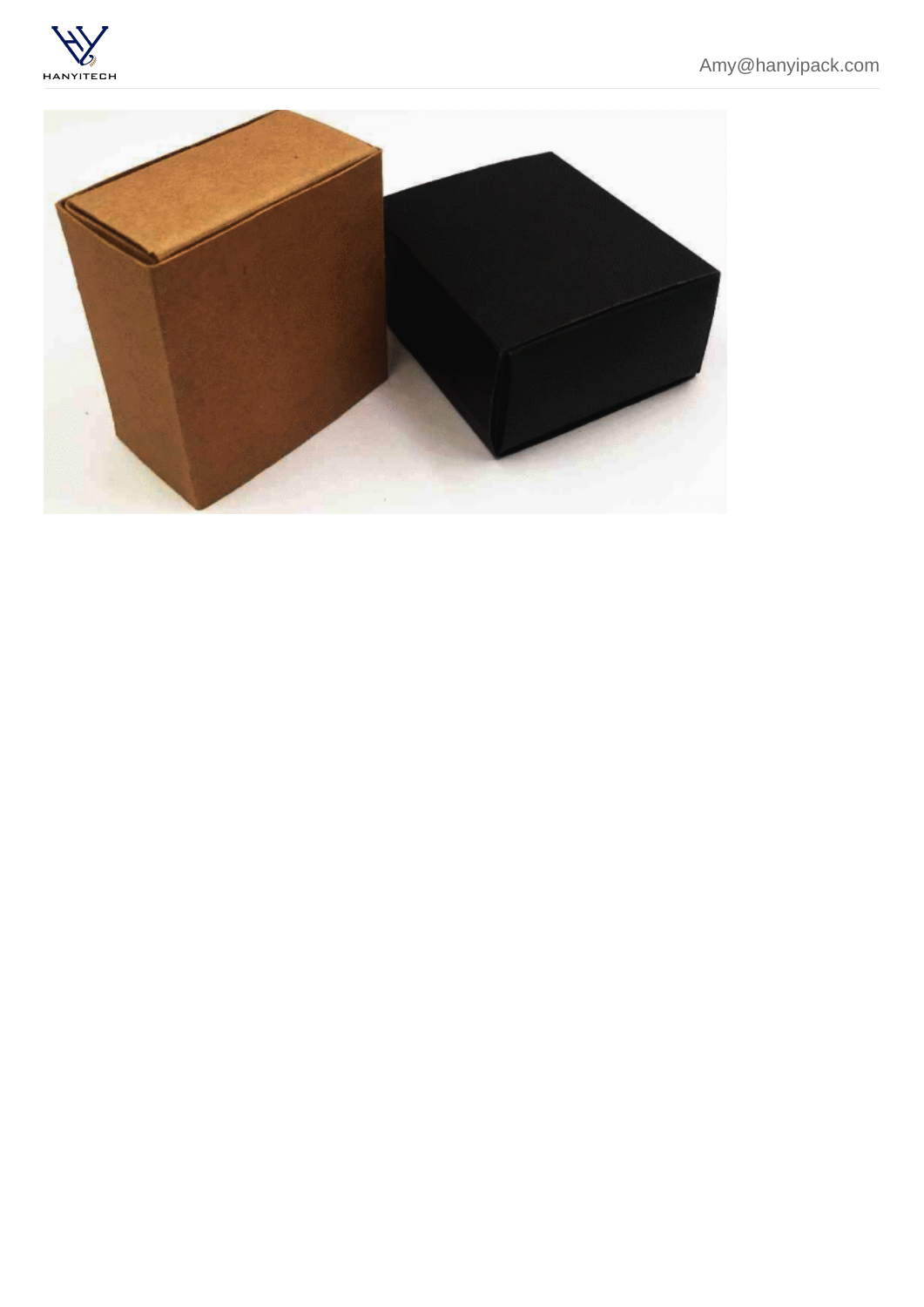### Specification:

| Product size                | Thickness: 10-100mm, Width: 10-200mm, Length ?350mm           |
|-----------------------------|---------------------------------------------------------------|
| Labeling speed              | 30-100 boxes/min (related to materials and actual conditions) |
| Bar code collection surface | plane, side                                                   |
| Power supply and power      | 220VAC±5% 50Hz 2Kw                                            |
| Working pressure            | $0.4 - 0.7$ Mpa                                               |
| Machine size                | $(L)2,000 \times (W)1,000 \times (H)1,000$ mm                 |

#### Main features

1. Equipment composition?

The equipment is composed of belt conveyor, PLC central controller, secondary code automatic labeling, fixed collector and rejection mechanism.

2. Operating system:

Multi-functional man-machine operation interface, visual monitoring of production counting,